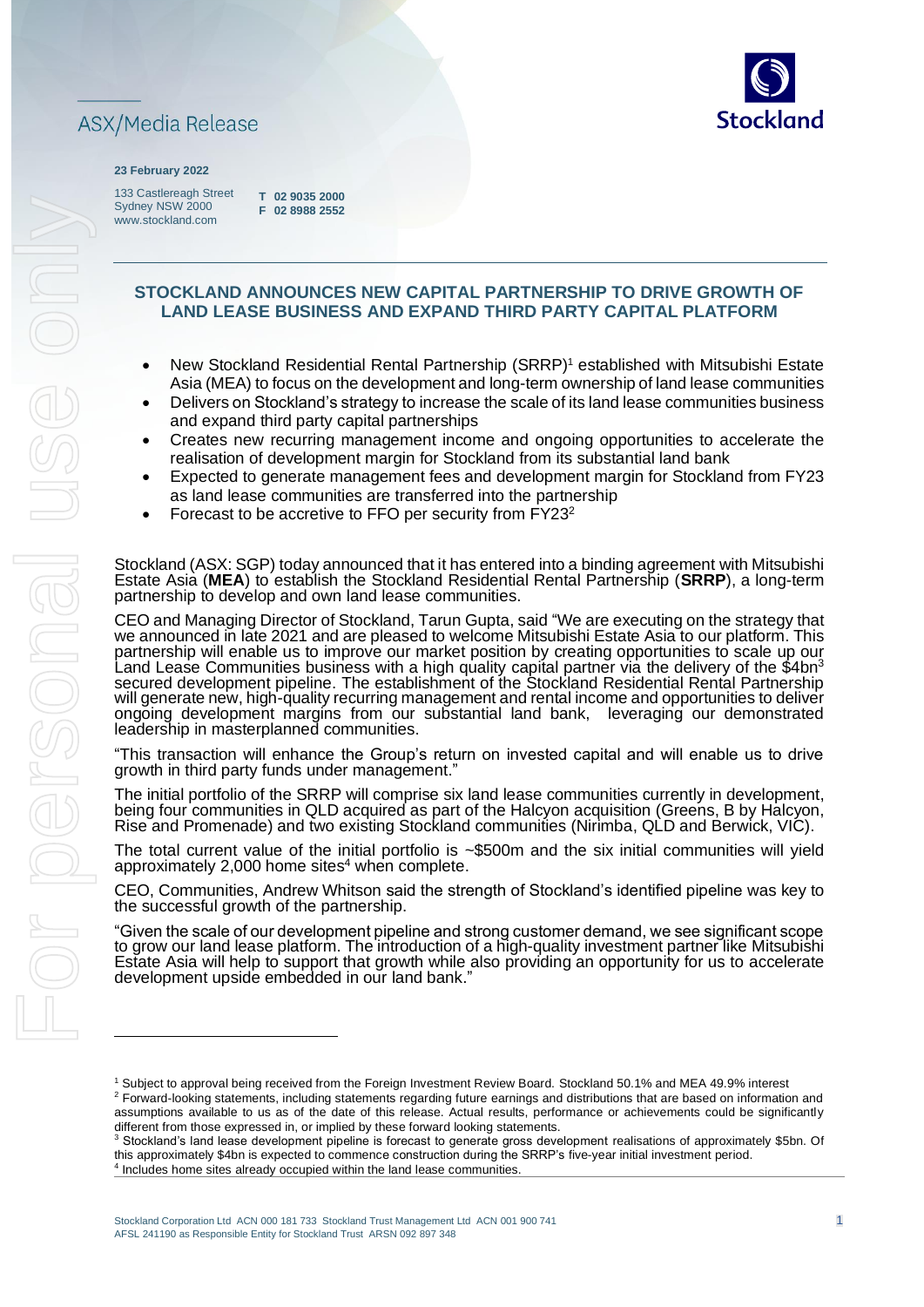MEA's Head of Australia, Yuzo Nishiyama said "MEA is delighted to be partnering with Stockland in the lifestyle communities sector. This is a highly attractive residential product that offers customers a uniqué and affordable lifestyle choice. We regard this as a highly strategic opportunity with Stockland to be a market leader in this emerging sector through a long-term open-ended partnership. This transaction also reinforces MEA's commitment to Australia and our desire to expand into new real estate sectors.

During its initial five-year investment window, the SRRP will have a first right to acquire an identified pipeline of Stockland sites that are currently in planning. In addition to the identified pipeline, Stockland and MEA will explore opportunities to grow the portfolio via the acquisition of additional sites that meet the partnership's return requirements.

Stockland will retain full ownership of approximately 1,200 home sites within established communities that it acquired as part of the August 2021 Halcyon transaction.

## **Pricing**

The four Halcyon communities will be acquired at a price consistent with Stockland's initial purchase consideration, adjusted for net cash flows subsequent to the settlement of the Halcyon acquisition on 17 August 2021.

Pricing for the two existing Stockland communities in the initial portfolio has been set with reference to agreed risk-return parameters. The transfer of these communities will result in realisation of cashbacked development margin for Stockland in FY23 relating to MEA's interest in the partnership.

The acquisition price for any additional sites purchased from Stockland by the SRRP will also be set with reference to the agreed risk-return parameters. Any future transfers will occur at the point of construction commencement and are expected to generate further realised development margin for Stockland.

## **Management and Fee structure**

Stockland will be responsible for managing the portfolio of established land lease communities and carrying out the development of new land lease communities on behalf of the SRRP.

Stockland will earn ongoing fees for investment management, development management, property management and ancillary services. These fees have been set with reference to prevailing market rates. In addition, performance fees may be earnt by Stockland, subject to the partnership outperforming agreed parameters.

#### **Transaction timing**

The transaction is subject to approval by the Foreign Investment Review Board. Settlement of the four Halcyon communities will occur at completion<sup>s</sup>, expected late FY22. Settlement of the transfer of Nirimba and Berwick will occur in July 2022.

## **Financial impact**

Stockland expects the establishment of the SRRP to have a neutral impact on Funds From Operations (FFO) per security in FY22 and to be accretive to FFO per security in FY23<sup>6</sup>.

The formation and funding of the SRRP and transfer of the six initial communities from Stockland is forecast to generate proceeds to Stockland of approximately \$330m prior to transaction costs. MEA's 49.9% share of the initial portfolio is ~\$250m. In addition, proceeds are expected to be generated by the introduction of debt financing within the SRRP structure. The SRRP will initially be geared to 34%. Over time, the targeted gearing range for the partnership is 50-60%.

<sup>5</sup> Subject to all necessary approvals.

<sup>&</sup>lt;sup>6</sup> Forward-looking statements, including statements regarding future earnings and distributions that are based on information and assumptions available to us as of the date of this release. Actual results, performance or achievements could be significantly different from those expressed in, or implied by these forward looking statements.